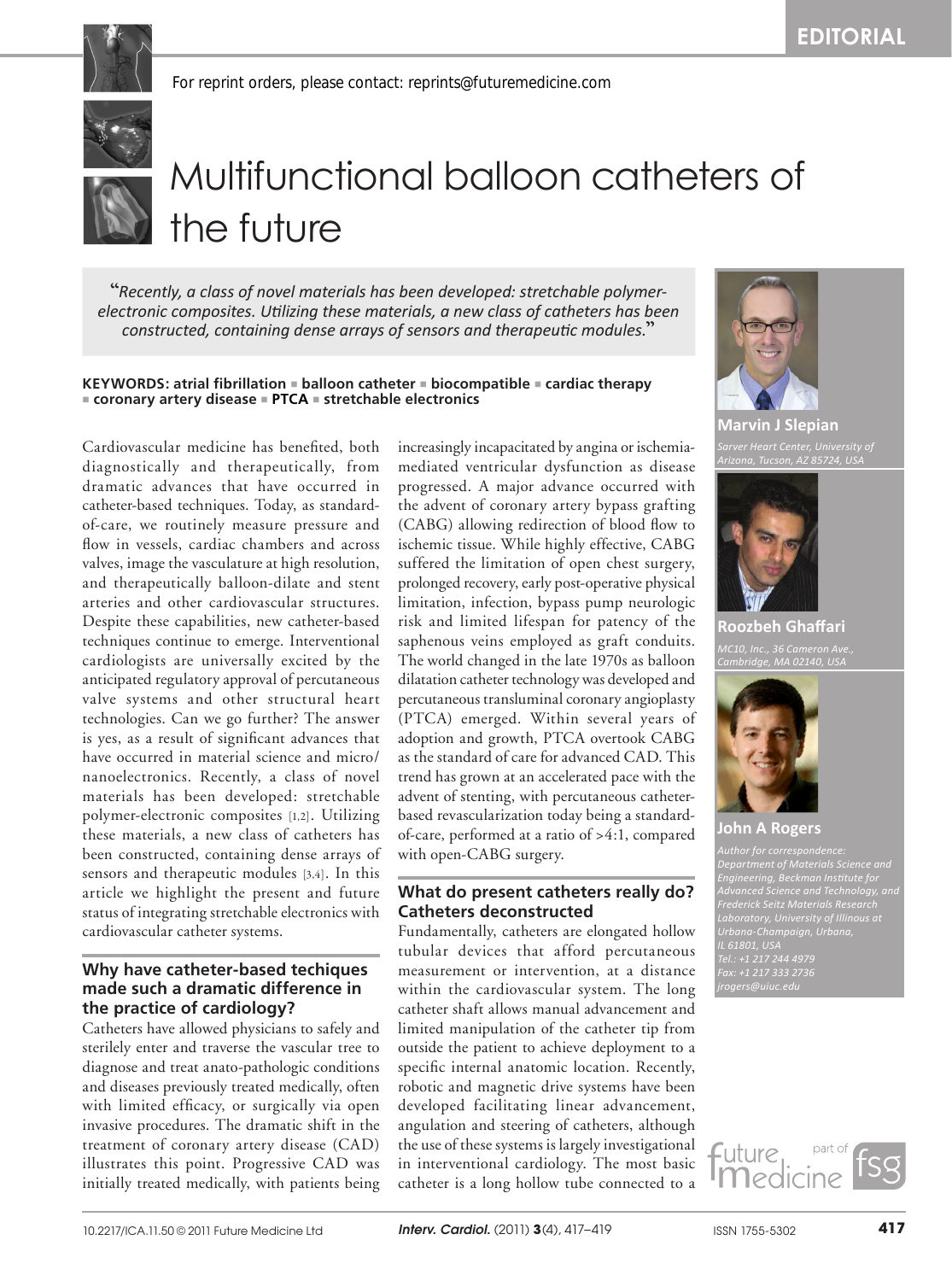fluid column allowing pressure determination through the fluid, or angiographic imaging through antegrade injection of a contrast agent. Over the years, balloon technology has been married to catheters, either at the tip, to allow enhanced, blood flow-mediated propulsion (flotation), or over the distal segment to allow co-axial endoluminal dilatation. Balloons are used broadly to dilate stentotic arteries and stenotic valves, to create shunts and even to dilate the pericardium for window creation. Over the past decade, balloons have also been utilized increasingly to expand and deploy stents and stent grafts. While specialty catheters have been developed with enhanced modalities for imaging, for example, intravascular ultrasound (IVUS) or optical coherence tomography (OCT), or for therapeutic use with alternative lesion removal means, for example, atherectomy or laser angioplasty, the bulk of catheters in use today, the 'workhorse' design, are passive tubular devices containing several lumens for fluid infusion and removal. As such, catheters remain largely 'analog' systems, allowing passive measurement of pressure, providing a conveyance for diagnostic or therapeutic agents, and serving as a means of structural dilation or passive expansion of therapeutic devices.

**"***It is the combination of these electronic as well as material advances that has led to the recent breakthrough development of a novel class of materials, stretchable elastomer– nanoelectronic composites, for instance, 'stretchable electronics'.***"**

**Contractor** 

## **What else would be of value? What might we like to know?**

Generically, the more information that can be provided as to the material, biochemical and cellular properties of the artery wall, the underlying atherosclerotic lesion or the postinterventional lesion, the better interventionalists would be equipped to make intelligent treatment decisions. For example, if it was clear *a priori* that a lesion had eccentric calcium or rigid fibrous materials that would be non-yielding or have a high likelihood of fracture and dissection, this would be of value in guiding treatment options. Similarly, if one could predict frictional resistance, stent non-passage and edge dissection, this would guide treatment decisions. If one could detect the propensity for restenosis and thrombosis this would be helpful. For instance, if we could identify exuberant proliferation or proinflammatory responders this might help tailor choices as new stents, new drugs on stents and even biodegradable stents emerge. What is needed to accomplish this? The answer lies in the integration of enhanced diagnostic sensors, detectors and analytics on the catheter and potentially on the stent as well.

**"***Incorporating enhanced diagnostics, sensing and monitoring may finally get us into the domain of 'see, interrogate and understand (know), treat and be confident'.***"**

#### **Stretchable electronics**

As with many innovations, breakthroughs occur when there is a marriage of otherwise disparate fields in new and useful ways. The fields of micro- and nanoelectronics and material science have greatly advanced over the past few years. All forms of electronic devices are increasingly becoming smaller, faster and more intelligent. Advances in chip design, processing power and sensor technologies have allowed the development of numerous forms of sensitive microelectronic and micromechanical systems. Micro- and nanosensors exist that can detect mechanical, chemical, optical, electrical, complex analyte, cellular and immunologic signals [3–9]. Similarly, in material science, new advances have occurred, including the development of novel polymer systems, with enhanced mechanical properties, tissue compliance matching [4,5,8,9] and biocompatibility [3,4]. It is the combination of these electronic as well as material advances that has led to the recent breakthrough development of a novel class of materials, stretchable elastomer– nanoelectronic composites, for instance, 'stretchable electronics' [1,2]. These materials allow incorporation of arrays of micro- or nanochip sensors, connected via serpentine elongatable, high fidelity conductive interconnects, in elastomeric stretchable materials. High fidelity digital information may thus be obtained despite stretch-induced deformation, from a material with compliance similar to biological tissue.

## **Next-generation balloon catheters & stents**

Stretchable electronic materials can be incorporated into or be direct structural elements of balloon catheters. Utilizing these active materials will allow local deployment of enhanced diagnostic and therapeutic capabilities at a defined cardiovascular anatomic